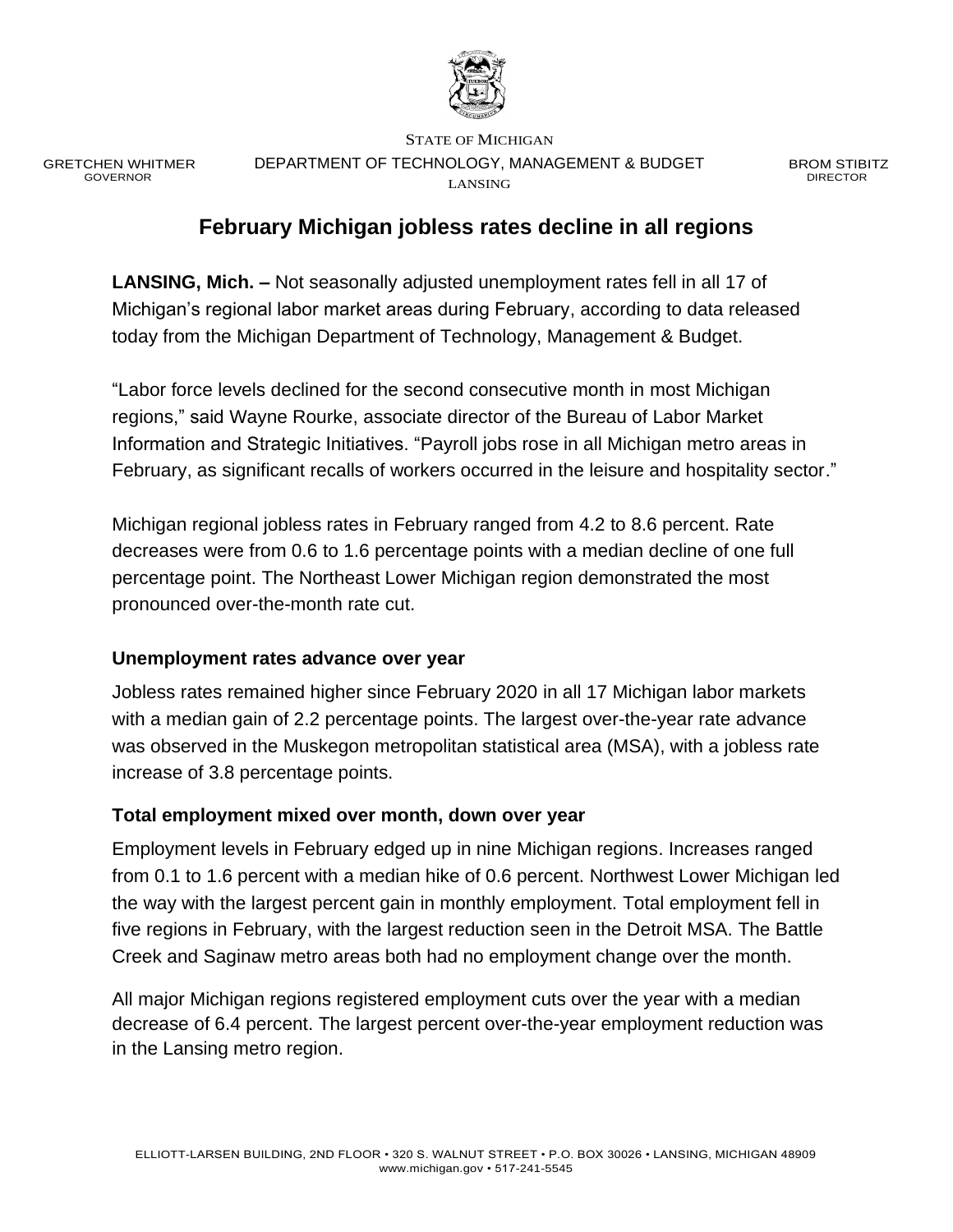### Page **2**, February Rates

### **Regional labor force levels decline again in February**

Workforce levels fell in most Michigan labor market areas for the second straight month. Labor force reductions ranged from 0.2 to 2.5 percent with a median decrease of 1.1 percent. The Detroit MSA exhibited the largest percent workforce decline over the month. The labor force in Ann Arbor edged up by 0.2 percent in February, and the Lansing MSA and Northwest Lower Michigan regional workforce levels were little changed.

Workforce levels dropped over the year in all 17 Michigan regions. Labor force declines ranged from 1.4 to 7.6 percent with a notable median cut of 3.6 percent.

### **Payroll employment rebounds with recalls in leisure and hospitality**

The monthly survey of employers indicated that not seasonally adjusted Michigan nonfarm jobs advanced in February by 85,000, or 2.1 percent. This was the highest job gain since June 2020. These job additions largely reflected recalls of previously laid off workers in the state's leisure and hospitality sector (+56,000).

Payroll employment moved up in all 14 Michigan metro regions over the month. Job increases ranged from 0.3 to 2.7 percent with a median addition of 1.6 percent. The largest over-the-month percent nonfarm job advance occurred in the Lansing metro area.

Since February 2020, statewide jobs plunged by 336,000, or 7.6 percent, reflecting the continued impact of the COVID-19 pandemic on the labor market. The largest numerical over-the-year industry job cuts occurred in the leisure and hospitality (-99,000) and education and health services (-47,000) sectors. All 14 Michigan metro areas exhibited payroll job reductions over the year, led by the Lansing MSA (-9.5 percent).

### **County jobless rates down over month, up over year**

All 83 Michigan counties exhibited jobless rate reductions in February, led by Alger County (-2.6 percentage points). Since February 2020, 76 Michigan counties recorded jobless rate increases, led by Muskegon County (+3.8 percentage points).

**Note:** Data in this release is not seasonally adjusted. As a result, employment and unemployment trends may differ from previously released Michigan seasonally adjusted data.

A breakdown of not seasonally adjusted February workforce estimates for Michigan and its 17 major labor market areas follows, along with a ranking of county jobless rates for February.

**Note to editors:** Please ensure that the source for state unemployment rates reads "Michigan Department of Technology, Management & Budget."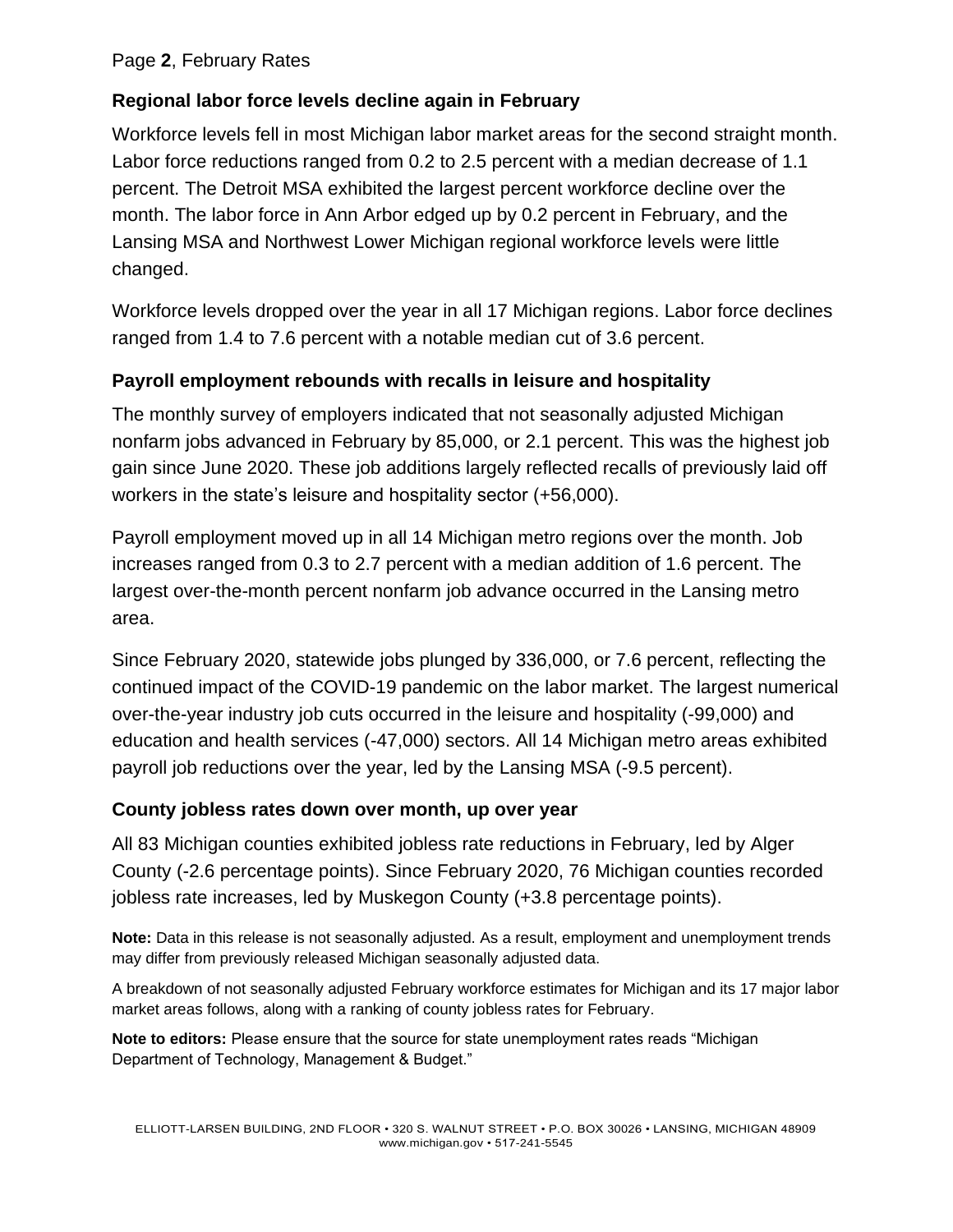|                          | Feb   | Jan                     | Feb     |                |            | Over the Year                         |            |
|--------------------------|-------|-------------------------|---------|----------------|------------|---------------------------------------|------------|
|                          | 2021  | 2021                    | 2020    | Over the Month |            |                                       |            |
|                          |       |                         |         |                |            | Numeric   Percent   Numeric   Percent |            |
| Civilian<br>Labor Force  |       | 189,900 189,600 201,600 |         | 300            | 0.2%       | $-11,700$                             | $-5.8%$    |
| Employed                 |       | 181,900 180,500         | 197,100 | 1,400          | 0.8%       | $-15,200$                             | $-7.7%$    |
| Unemployed               | 8,000 | 9,000                   | 4,400   | $-1,000$       | $-11.1%$   | 3,600                                 | 81.8%      |
| <b>Unemployment Rate</b> | 4.2   | 4.8                     | 2.2     | $-0.6$         | <b>XXX</b> | 2.0                                   | <b>XXX</b> |

**Ann Arbor MSA** (Washtenaw County)

Contact: Shibani Putatunda, Economic Specialist, 313-456-3145

### **Battle Creek MSA** (Calhoun County)

|                          | Feb    | Jan    | Feb    |                |            |                                     |            |
|--------------------------|--------|--------|--------|----------------|------------|-------------------------------------|------------|
|                          | 2021   | 2021   | 2020   | Over the Month |            | Over the Year                       |            |
|                          |        |        |        |                |            | Numeric Percent   Numeric   Percent |            |
| Civilian<br>Labor Force  | 59,900 | 60,700 | 62,100 | $-800$         | $-1.3%$    | $-2,200$                            | $-3.5%$    |
| Employed                 | 56,000 | 56,000 | 59,800 | $\Omega$       | 0.0%       | $-3,800$                            | $-6.4%$    |
| Unemployed               | 3,900  | 4,700  | 2,300  | $-800$         | $-17.0%$   | 1,600                               | 69.6%      |
| <b>Unemployment Rate</b> | 6.5    | 7.7    | 3.7    | $-1.2$         | <b>XXX</b> | 2.8                                 | <b>XXX</b> |

Contact: Leonidas Murembya, Economic Specialist, 517-241-6574

# **Bay City MSA** (Bay County)

|                         | Feb<br>2021 | Jan<br>2021 | Feb<br>2020 | Over the Month |            | Over the Year                        |            |
|-------------------------|-------------|-------------|-------------|----------------|------------|--------------------------------------|------------|
|                         |             |             |             |                |            |                                      |            |
|                         |             |             |             |                |            | Numeric  Percent   Numeric   Percent |            |
| Civilian<br>Labor Force | 48,300      | 48,800      | 50,100      | $-500$         | $-1.0%$    | $-1,800$                             | $-3.6%$    |
| Employed                | 45,100      | 45,000      | 47,800      | 100            | 0.2%       | $-2,700$                             | $-5.6%$    |
| Unemployed              | 3,200       | 3,800       | 2,300       | $-600$         | $-15.8%$   | 900                                  | 39.1%      |
| Unemployment Rate       | 6.6         | 7.8         | 4.6         | $-1.2$         | <b>XXX</b> | 2.0                                  | <b>XXX</b> |

Contact: Leonidas Murembya, Economic Specialist, 517-241-6574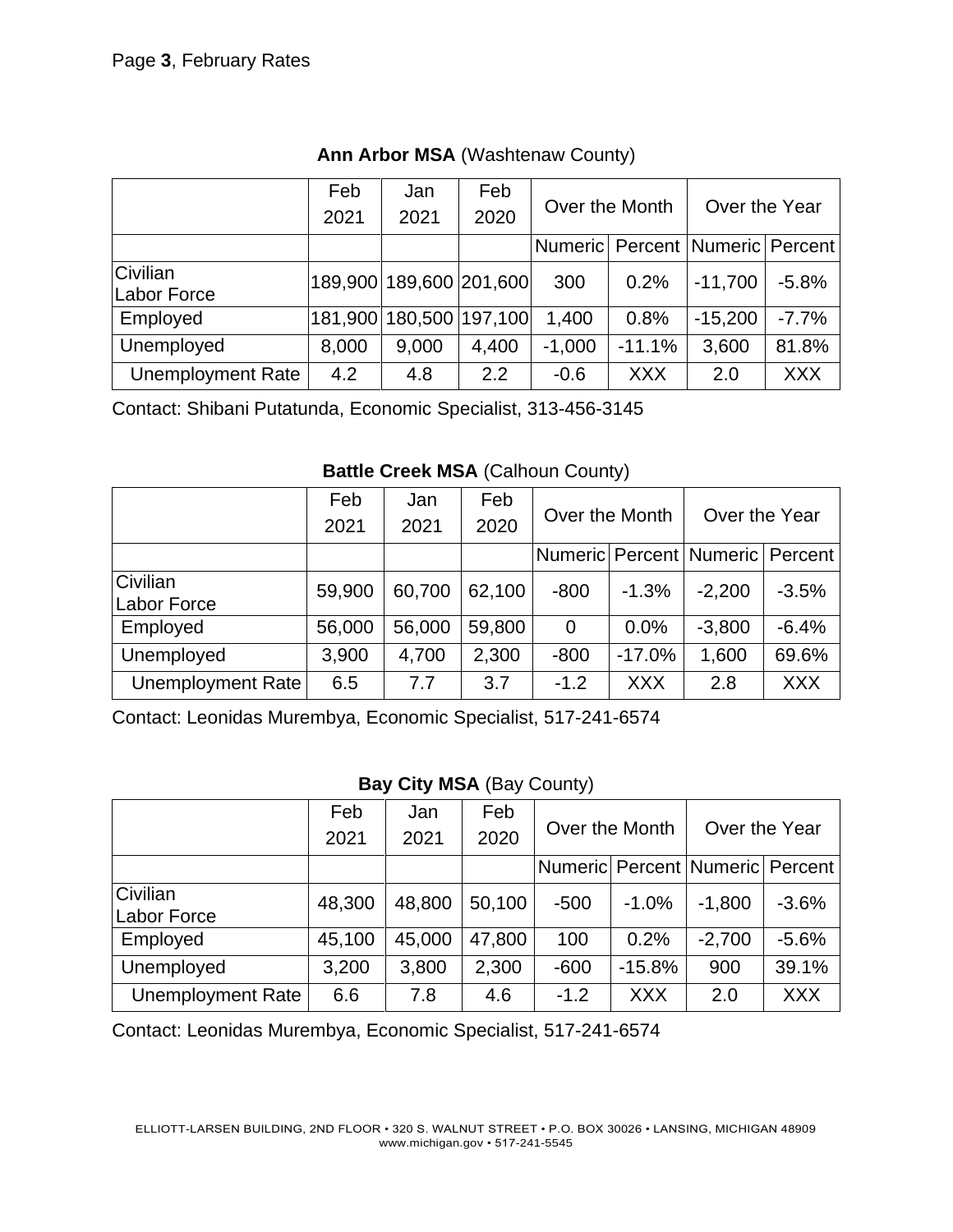# **Detroit-Warren-Dearborn MSA**

(Wayne, Oakland, Macomb, Lapeer, Livingston, St. Clair counties) (Data in Thousands)

|                                | Feb<br>2021 | Jan<br>2021 | Feb<br>2020 | Over the Month                        |            | Over the Year |            |
|--------------------------------|-------------|-------------|-------------|---------------------------------------|------------|---------------|------------|
|                                |             |             |             | Numeric   Percent   Numeric   Percent |            |               |            |
| <b>Civilian</b><br>Labor Force | 1,979       | 2,029       | 2,142       | $-50$                                 | $-2.5%$    | $-163$        | $-7.6%$    |
| Employed                       | 1,894       | 1,921       | 2,056       | $-27$                                 | $-1.4%$    | $-162$        | $-7.9%$    |
| Unemployed                     | 85          | 108         | 86          | $-23$                                 | $-21.3%$   | $-1$          | $-1.2%$    |
| <b>Unemployment Rate</b>       | 4.3         | 5.3         | 4.0         | $-1.0$                                | <b>XXX</b> | 0.3           | <b>XXX</b> |

Contact: Shibani Putatunda, Economic Specialist, 313-456-3145

#### **Flint MSA** (Genesee County)

|                         | Feb                         | Jan                         | Feb   |                |            |                                       |            |
|-------------------------|-----------------------------|-----------------------------|-------|----------------|------------|---------------------------------------|------------|
|                         | 2021                        | 2021                        | 2020  | Over the Month |            | Over the Year                         |            |
|                         |                             |                             |       |                |            | Numeric   Percent   Numeric   Percent |            |
| Civilian<br>Labor Force | 175,400   177,400   181,200 |                             |       | $-2,000$       | $-1.1%$    | $-5,800$                              | $-3.2%$    |
| Employed                |                             | 162,500   162,300   173,600 |       | 200            | 0.1%       | $-11,100$                             | $-6.4%$    |
| Unemployed              | 12,900                      | 15,100                      | 7,600 | $-2,200$       | $-14.6%$   | 5,300                                 | 69.7%      |
| Unemployment Rate       | 7.3                         | 8.5                         | 4.2   | $-1.2$         | <b>XXX</b> | 3.1                                   | <b>XXX</b> |

Contact: Leonidas Murembya, Economic Specialist, 517-241-6574

### **Grand Rapids - Wyoming MSA** (Barry, Kent, Montcalm, Ottawa counties)

|                         | Feb    | Jan    | Feb                     |                |            |                                 |            |
|-------------------------|--------|--------|-------------------------|----------------|------------|---------------------------------|------------|
|                         | 2021   | 2021   | 2020                    | Over the Month |            | Over the Year                   |            |
|                         |        |        |                         |                |            | Numeric Percent Numeric Percent |            |
| Civilian<br>Labor Force |        |        | 564,200 565,400 587,600 | $-1,200$       | $-0.2%$    | $-23,400$                       | $-4.0%$    |
| Employed                |        |        | 537,500 534,200 573,000 | 3,300          | 0.6%       | $-35,500$                       | $-6.2%$    |
| Unemployed              | 26,700 | 31,200 | 14,600                  | $-4,500$       | $-14.4%$   | 12,100                          | 82.9%      |
| Unemployment Rate       | 4.7    | 5.5    | 2.5                     | $-0.8$         | <b>XXX</b> | 2.2                             | <b>XXX</b> |

Contact: Leonidas Murembya, Economic Specialist, 517-241-6574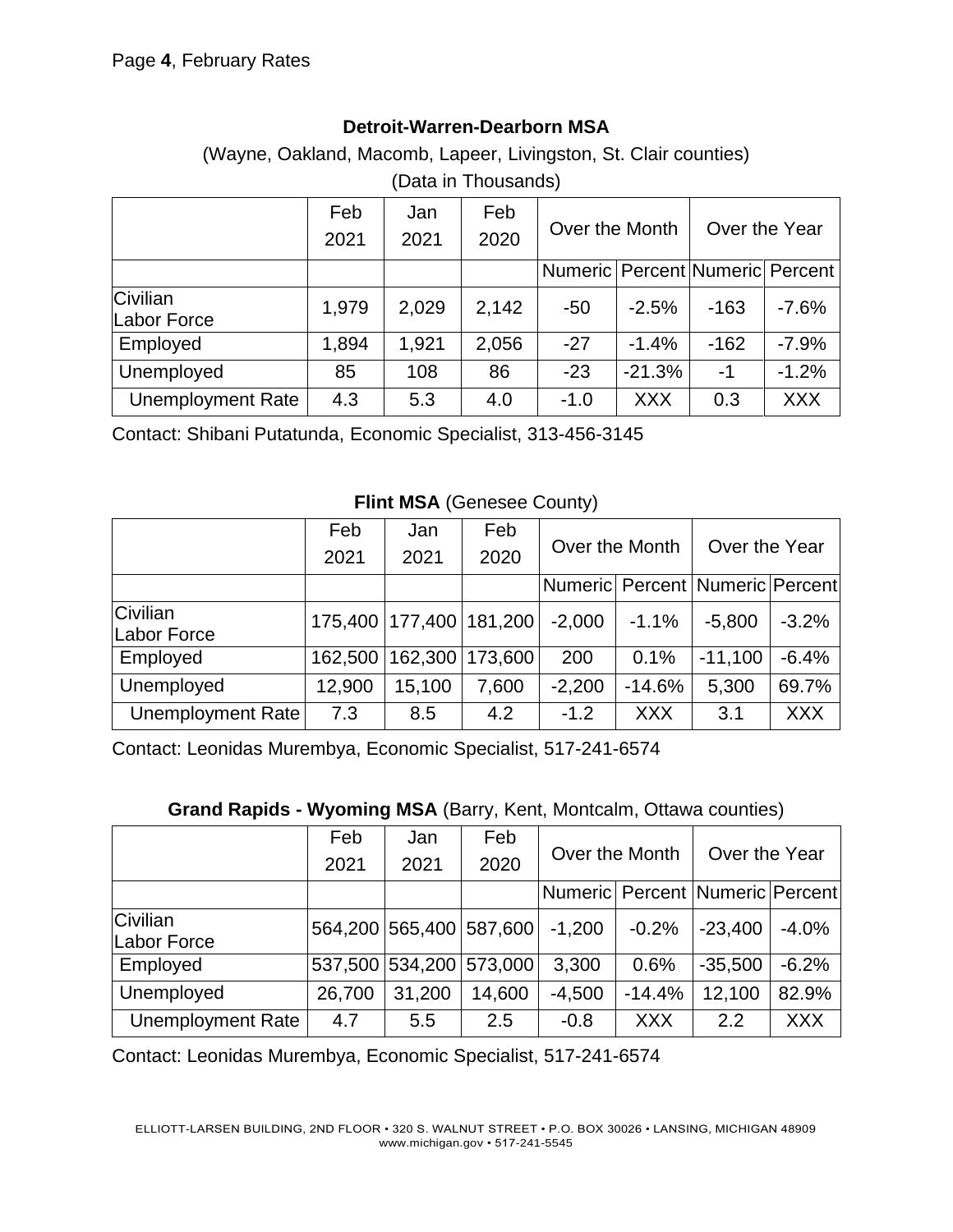|                          | Feb    | Jan    | Feb    |                                       |            |               |            |  |
|--------------------------|--------|--------|--------|---------------------------------------|------------|---------------|------------|--|
|                          | 2021   | 2021   | 2020   | Over the Month                        |            | Over the Year |            |  |
|                          |        |        |        | Numeric   Percent   Numeric   Percent |            |               |            |  |
| Civilian<br>Labor Force  | 71,500 | 72,300 | 75,300 | $-800$                                | $-1.1%$    | $-3,800$      | $-5.0%$    |  |
| Employed                 | 67,100 | 67,300 | 72,700 | $-200$                                | $-0.3%$    | $-5,600$      | $-7.7%$    |  |
| Unemployed               | 4,400  | 5,100  | 2,600  | $-700$                                | $-13.7%$   | 1,800         | 69.2%      |  |
| <b>Unemployment Rate</b> | 6.2    | 7.0    | 3.4    | $-0.8$                                | <b>XXX</b> | 2.8           | <b>XXX</b> |  |

**Jackson MSA** (Jackson County)

Contact: Leonidas Murembya, Economic Specialist, 517-241-6574

**Kalamazoo - Portage MSA** (Kalamazoo and Van Buren counties)

|                          | Feb   | Jan                     | Feb                     |                |            |                                 |            |
|--------------------------|-------|-------------------------|-------------------------|----------------|------------|---------------------------------|------------|
|                          | 2021  | 2021                    | 2020                    | Over the Month |            | Over the Year                   |            |
|                          |       |                         |                         |                |            | Numeric Percent Numeric Percent |            |
| Civilian<br>Labor Force  |       |                         | 161,400 163,100 170,500 | $-1,700$       | $-1.0%$    | $-9,100$                        | $-5.3%$    |
| Employed                 |       | 152,600 152,800 165,200 |                         | $-200$         | $-0.1%$    | $-12,600$                       | $-7.6%$    |
| Unemployed               | 8,700 | 10,300                  | 5,300                   | $-1,600$       | $-15.5%$   | 3,400                           | 64.2%      |
| <b>Unemployment Rate</b> | 5.4   | 6.3                     | 3.1                     | $-0.9$         | <b>XXX</b> | 2.3                             | <b>XXX</b> |

Contact: Leonidas Murembya, Economic Specialist, 517-241-6574

| Lansing - East Lansing MSA (Clinton, Eaton, and Ingham counties) |  |  |
|------------------------------------------------------------------|--|--|
|------------------------------------------------------------------|--|--|

|                                | Feb    | Jan             | Feb     | Over the Month |            | Over the Year                        |            |
|--------------------------------|--------|-----------------|---------|----------------|------------|--------------------------------------|------------|
|                                | 2021   | 2021            | 2020    |                |            |                                      |            |
|                                |        |                 |         |                |            | Numeri   Percent   Numeric   Percent |            |
|                                |        |                 |         | C              |            |                                      |            |
| Civilian<br><b>Labor Force</b> |        | 236,200 236,300 | 253,000 | $-100$         | 0.0%       | $-16,800$                            | $-6.6%$    |
| Employed                       |        | 224,700 222,800 | 246,000 | 1,900          | 0.9%       | $-21,300$                            | $-8.7%$    |
| Unemployed                     | 11,600 | 13,500          | 7,000   | $-1,900$       | $-14.1%$   | 4,600                                | 65.7%      |
| Unemployment Rate              | 4.9    | 5.7             | 2.8     | $-0.8$         | <b>XXX</b> | 2.1                                  | <b>XXX</b> |

Contact: Shibani Putatunda, Economic Specialist, 313-456-3145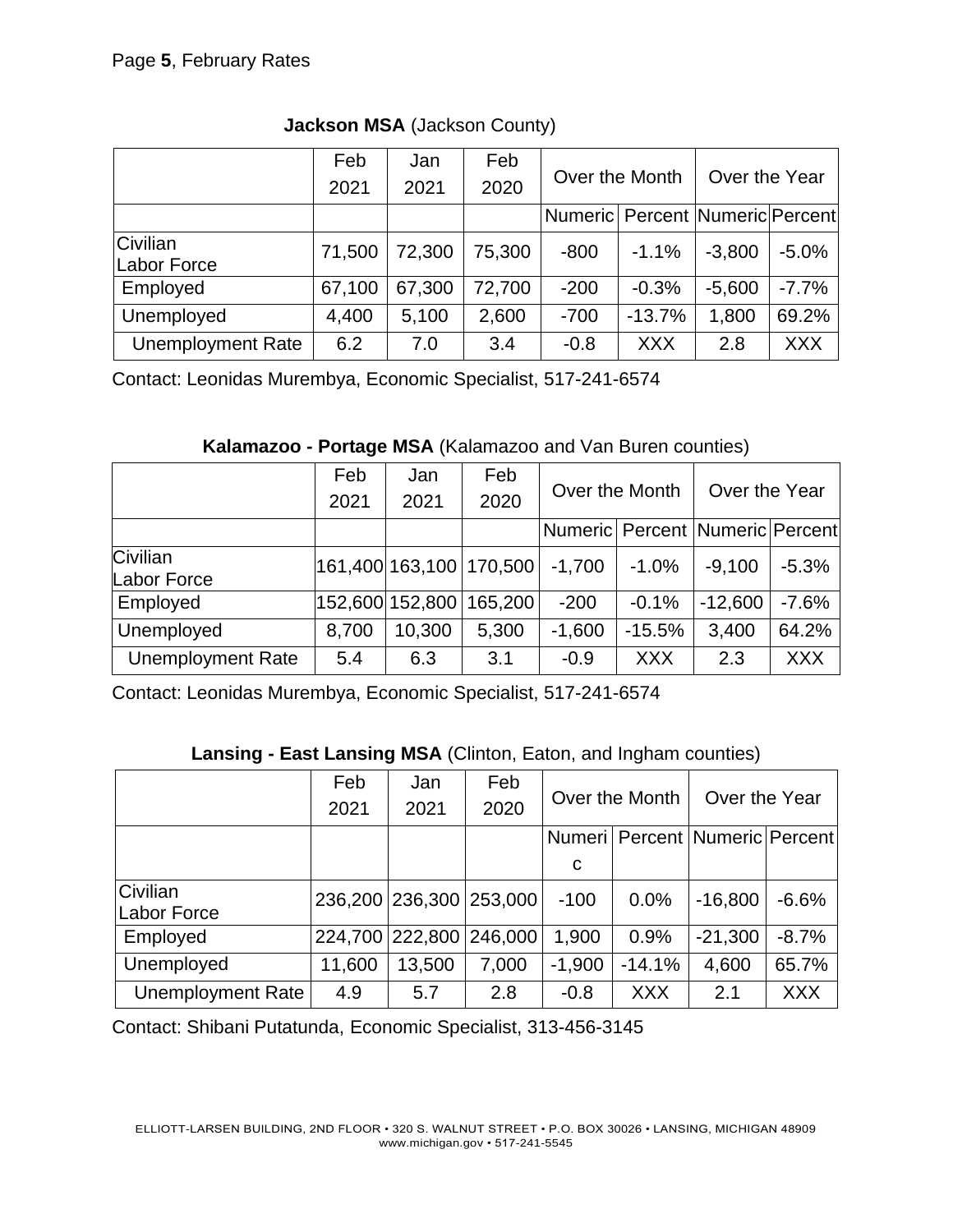|                                | Feb    | Jan   | Feb           |                |            |                                       |            |
|--------------------------------|--------|-------|---------------|----------------|------------|---------------------------------------|------------|
|                                | 2021   | 2021  | 2020          | Over the Month |            | Over the Year                         |            |
|                                |        |       |               |                |            | Numeric   Percent   Numeric   Percent |            |
| Civilian<br><b>Labor Force</b> | 38,600 |       | 39,300 39,700 | $-700$         | $-1.8%$    | $-1,100$                              | $-2.8%$    |
| Employed                       | 36,600 |       | 36,900 38,200 | $-300$         | $-0.8%$    | $-1,600$                              | $-4.2%$    |
| Unemployed                     | 2,000  | 2,400 | 1,500         | $-400$         | $-16.7\%$  | 500                                   | 33.3%      |
| <b>Unemployment Rate</b>       | 5.3    | 6.0   | 3.7           | $-0.7$         | <b>XXX</b> | 1.6                                   | <b>XXX</b> |

## **Midland MSA** (Midland County)

Contact: Leonidas Murembya, Economic Specialist, 517-241-6574

**Monroe MSA** (Monroe County)

|                                | Feb    | Jan                  | Feb           | Over the Month |            | Over the Year                         |            |
|--------------------------------|--------|----------------------|---------------|----------------|------------|---------------------------------------|------------|
|                                | 2021   | 2021                 | 2020          |                |            |                                       |            |
|                                |        |                      |               |                |            | Numeric   Percent   Numeric   Percent |            |
| Civilian<br><b>Labor Force</b> |        | 71,700 72,400 75,600 |               | $-700$         | $-1.0%$    | $-3,900$                              | $-5.2%$    |
| Employed                       | 67,500 |                      | 67,600 73,200 | $-100$         | $-0.1%$    | $-5,700$                              | $-7.8%$    |
| Unemployed                     | 4,300  | 4,800                | 2,400         | $-500$         | $-10.4%$   | 1,900                                 | 79.2%      |
| <b>Unemployment Rate</b>       | 5.9    | 6.6                  | 3.2           | $-0.7$         | <b>XXX</b> | 2.7                                   | <b>XXX</b> |

Contact: Leonidas Murembya, Economic Specialist, 517-241-6574

### **Muskegon MSA** (Muskegon County)

|                          | Feb    | Jan   | Feb           | Over the Month |            | Over the Year                         |            |
|--------------------------|--------|-------|---------------|----------------|------------|---------------------------------------|------------|
|                          | 2021   | 2021  | 2020          |                |            |                                       |            |
|                          |        |       |               |                |            | Numeric   Percent   Numeric   Percent |            |
| Civilian<br>Labor Force  | 74,400 |       | 75,300 76,800 | $-900$         | $-1.2%$    | $-2,400$                              | $-3.1%$    |
| Employed                 | 68,800 |       | 68,600 73,800 | 200            | 0.3%       | $-5,000$                              | $-6.8%$    |
| Unemployed               | 5,600  | 6,700 | 2,900         | $-1,100$       | $-16.4%$   | 2,700                                 | 93.1%      |
| <b>Unemployment Rate</b> | 7.6    | 8.9   | 3.8           | $-1.3$         | <b>XXX</b> | 3.8                                   | <b>XXX</b> |

Contact: Leonidas Murembya, Economic Specialist, 517-241-6574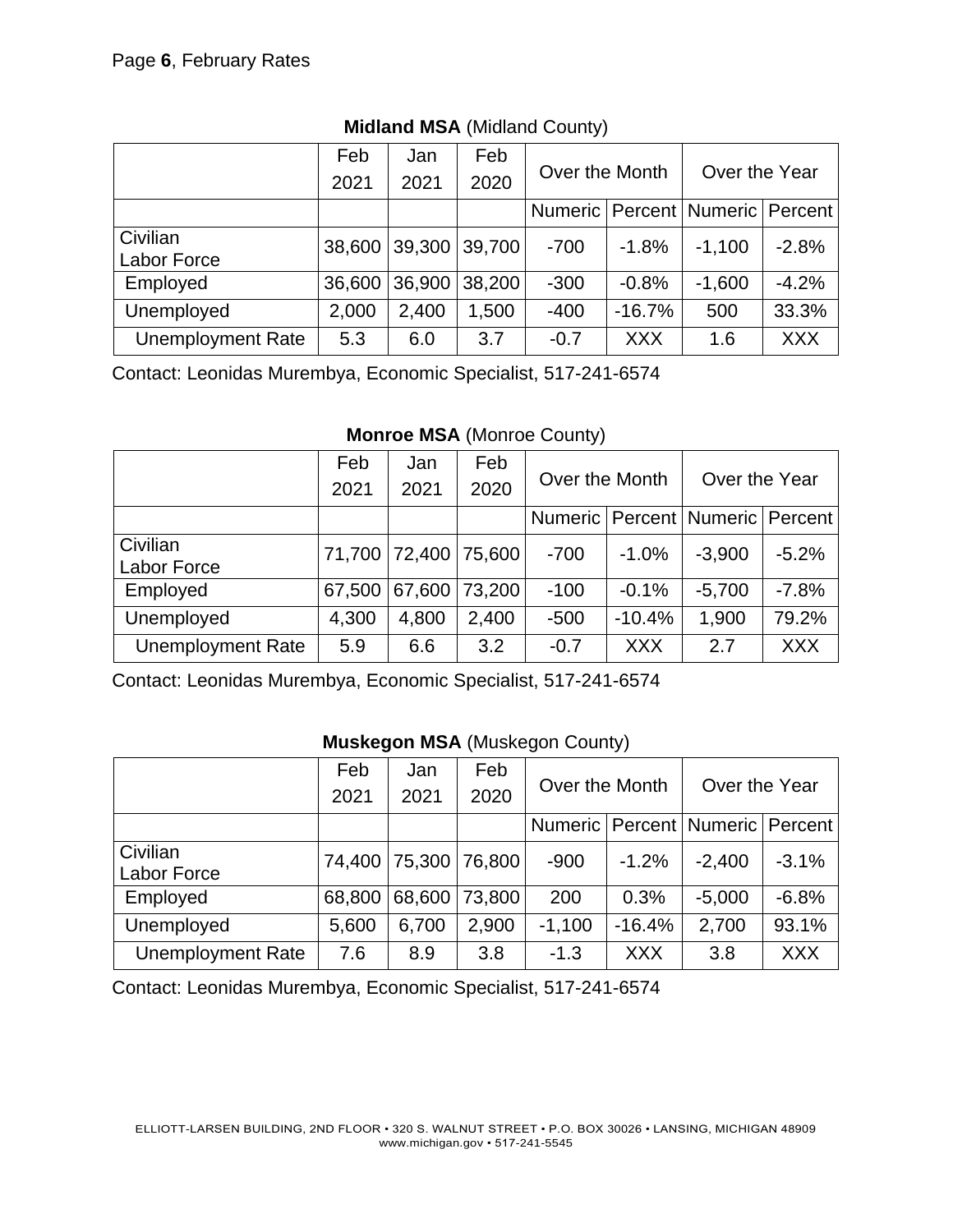|                                | Feb    | Jan                  | Feb    | Over the Month |            | Over the Year                         |            |
|--------------------------------|--------|----------------------|--------|----------------|------------|---------------------------------------|------------|
|                                | 2021   | 2021                 | 2020   |                |            |                                       |            |
|                                |        |                      |        |                |            | Numeric   Percent   Numeric   Percent |            |
| Civilian<br><b>Labor Force</b> |        | 70,400 71,200 73,100 |        | $-800$         | $-1.1%$    | $-2,700$                              | $-3.7%$    |
| Employed                       | 66,200 | 66,000               | 70,300 | 200            | 0.3%       | $-4,100$                              | $-5.8%$    |
| Unemployed                     | 4,200  | 5,100                | 2,800  | $-900$         | $-17.6%$   | 1,400                                 | 50.0%      |
| <b>Unemployment Rate</b>       | 6.0    | 7.2                  | 3.8    | $-1.2$         | <b>XXX</b> | $2.2^{\circ}$                         | <b>XXX</b> |

## **Niles - Benton Harbor MSA** (Berrien County)

Contact: Leonidas Murembya, Economic Specialist, 517-241-6574

**Saginaw MSA** (Saginaw County)

|                                | Feb    | Jan    | Feb           | Over the Month |            | Over the Year                         |            |
|--------------------------------|--------|--------|---------------|----------------|------------|---------------------------------------|------------|
|                                | 2021   | 2021   | 2020          |                |            |                                       |            |
|                                |        |        |               |                |            | Numeric   Percent   Numeric   Percent |            |
| Civilian<br><b>Labor Force</b> | 82,900 |        | 84,100 85,900 | $-1,200$       | $-1.4%$    | $-3,000$                              | $-3.5%$    |
| Employed                       | 77,200 | 77,200 | 82,100        | $\Omega$       | 0.0%       | $-4,900$                              | $-6.0%$    |
| Unemployed                     | 5,800  | 6,800  | 3,800         | $-1,000$       | $-14.7%$   | 2,000                                 | 52.6%      |
| <b>Unemployment Rate</b>       | 7.0    | 8.1    | 4.5           | $-1.1$         | <b>XXX</b> | 2.5                                   | <b>XXX</b> |

Contact: Leonidas Murembya, Economic Specialist, 517-241-6574

|                          | Feb                     | Jan    | Feb   | Over the Month |            | Over the Year                         |            |
|--------------------------|-------------------------|--------|-------|----------------|------------|---------------------------------------|------------|
|                          | 2021                    | 2021   | 2020  |                |            |                                       |            |
|                          |                         |        |       |                |            | Numeric   Percent   Numeric   Percent |            |
| Civilian<br>Labor Force  | 130,800 132,800 135,700 |        |       | $-2,000$       | $-1.5%$    | $-4,900$                              | $-3.6%$    |
| Employed                 | 122,300 122,800 128,300 |        |       | $-500$         | $-0.4%$    | $-6,000$                              | $-4.7%$    |
| Unemployed               | 8,600                   | 10,100 | 7,500 | $-1,500$       | $-14.9%$   | 1,100                                 | 14.7%      |
| <b>Unemployment Rate</b> | 6.6                     | 7.6    | 5.5   | $-1.0$         | <b>XXX</b> | 1.1                                   | <b>XXX</b> |

# **Upper Peninsula Labor Market Area (LMA)** (15 counties)

Contact: Shibani Putatunda, Economic Specialist, 313-456-3145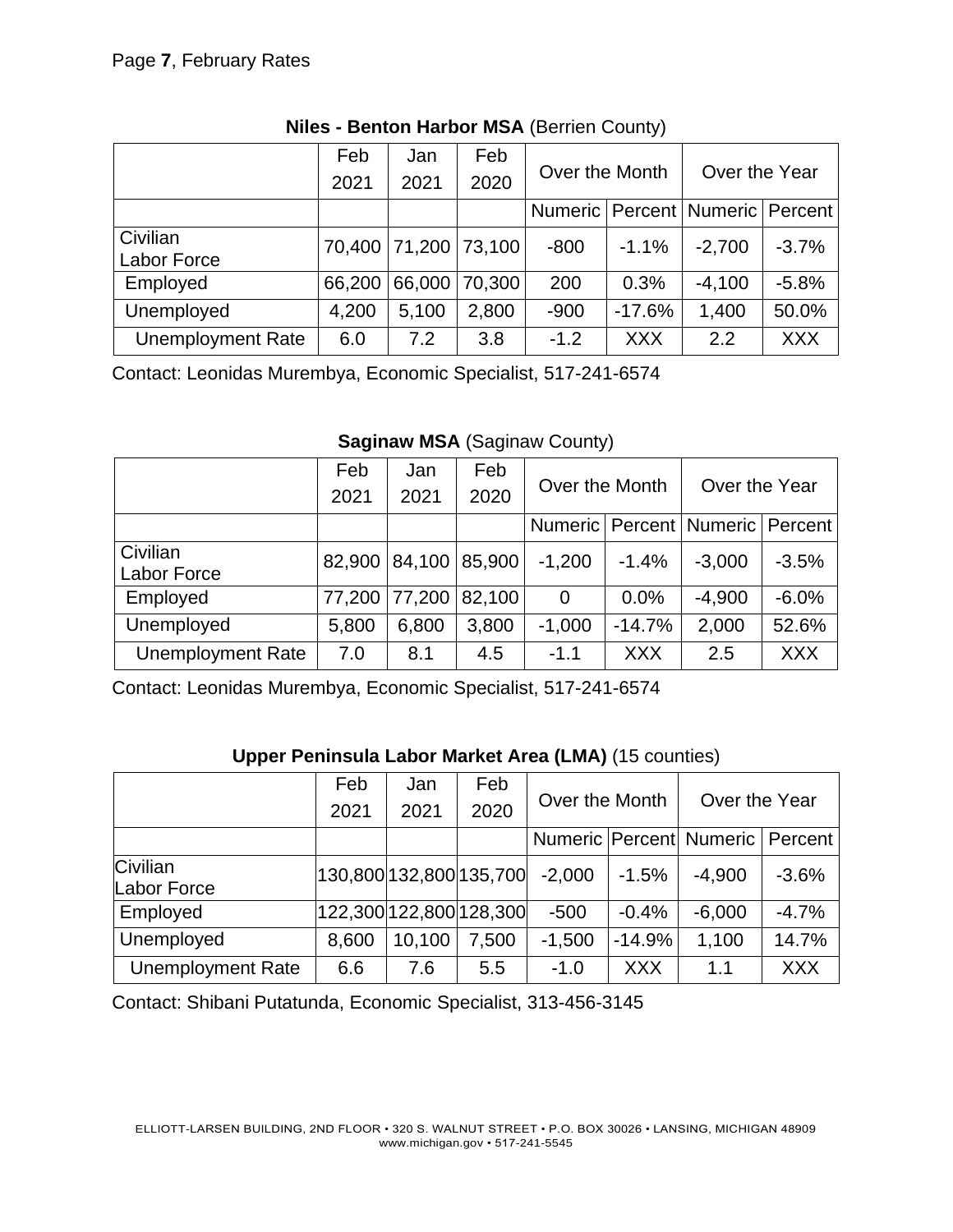### **Northeast Lower Michigan LMA**

(Alcona, Alpena, Cheboygan, Crawford, Iosco, Montmorency, Ogemaw, Oscoda, Otsego, Presque Isle, Roscommon counties)

|                                | Feb    | Jan                  | Feb           | Over the Month |            | Over the Year                         |            |
|--------------------------------|--------|----------------------|---------------|----------------|------------|---------------------------------------|------------|
|                                | 2021   | 2021                 | 2020          |                |            |                                       |            |
|                                |        |                      |               |                |            | Numeric   Percent   Numeric   Percent |            |
| Civilian<br><b>Labor Force</b> |        | 78,700 79,300 79,800 |               | $-600$         | $-0.8%$    | $-1,100$                              | $-1.4%$    |
| Employed                       | 71,900 |                      | 71,200 73,700 | 700            | 1.0%       | $-1,800$                              | $-2.4%$    |
| Unemployed                     | 6,800  | 8,100                | 6,200         | $-1,300$       | $-16.0%$   | 600                                   | 9.7%       |
| <b>Unemployment Rate</b>       | 8.6    | 10.2                 | 7.7           | $-1.6$         | <b>XXX</b> | 0.9                                   | <b>XXX</b> |

Contact: Leonidas Murembya, Economic Specialist, 517-241-6574

## **Northwest Lower Michigan LMA**

(Antrim, Charlevoix, Emmet, Benzie, Grand Traverse, Kalkaska, Leelanau, Manistee,

| Missaukee, Wexford counties) |  |  |
|------------------------------|--|--|
|------------------------------|--|--|

|                          | Feb   | Jan    | Feb                     | Over the Month |            | Over the Year                         |            |
|--------------------------|-------|--------|-------------------------|----------------|------------|---------------------------------------|------------|
|                          | 2021  | 2021   | 2020                    |                |            |                                       |            |
|                          |       |        |                         |                |            | Numeric   Percent   Numeric   Percent |            |
| Civilian<br>Labor Force  |       |        | 142,600 142,600 145,300 | 0              | $0.0\%$    | $-2,700$                              | $-1.9%$    |
| Employed                 |       |        | 132,900 130,800 138,200 | 2,100          | 1.6%       | $-5,300$                              | $-3.8%$    |
| Unemployed               | 9,700 | 11,700 | 7,200                   | $-2,000$       | $-17.1%$   | 2,500                                 | 34.7%      |
| <b>Unemployment Rate</b> | 6.8   | 8.2    | 4.9                     | $-1.4$         | <b>XXX</b> | 1.9                                   | <b>XXX</b> |

Contact: Leonidas Murembya, Economic Specialist, 517-241-6574

### **Michigan** (Data in Thousands)

|                                | Feb   | Jan   | Feb   | Over the Month |            | Over the Year                         |            |
|--------------------------------|-------|-------|-------|----------------|------------|---------------------------------------|------------|
|                                | 2021  | 2021  | 2020  |                |            |                                       |            |
|                                |       |       |       |                |            | Numeric   Percent   Numeric   Percent |            |
| Civilian<br><b>Labor Force</b> | 4,644 | 4,713 | 4,920 | $-69$          | $-1.5%$    | $-276$                                | $-5.6%$    |
| Employed                       | 4,405 | 4,424 | 4,734 | $-19$          | $-0.4%$    | $-329$                                | $-6.9%$    |
| Unemployed                     | 239   | 289   | 186   | $-50$          | $-17.3%$   | 53                                    | 28.5%      |
| <b>Unemployment Rate</b>       | 5.1   | 6.1   | 3.8   | $-1.0$         | <b>XXX</b> | 1.3                                   | <b>XXX</b> |

Contact: Shibani Putatunda, Economic Specialist, 313-456-3145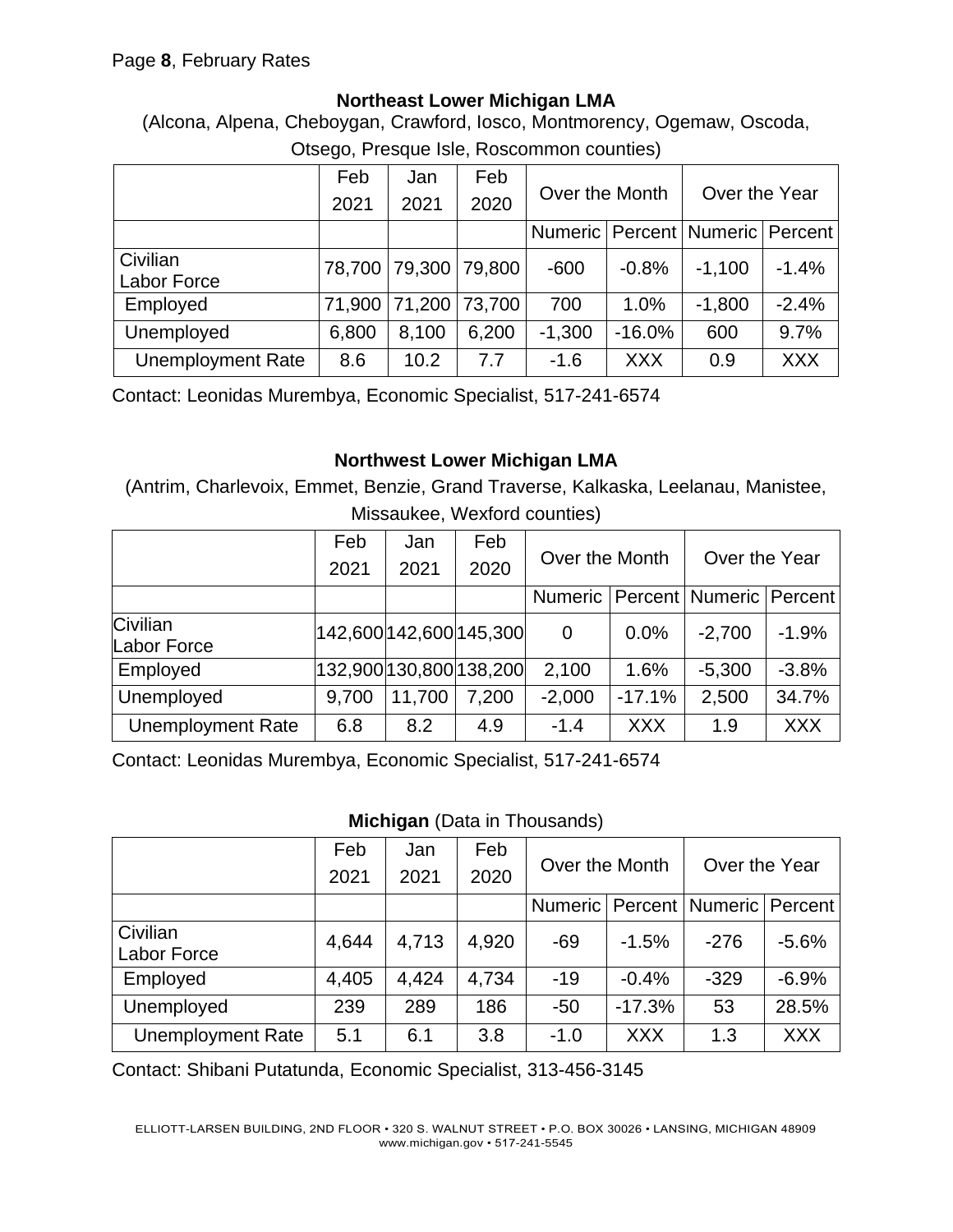#### **Michigan counties ranked by unemployment rate - February 2021**

| 1              | <b>Livingston County</b>     | 3.1 | 43 | Missaukee County           | 6.5  |
|----------------|------------------------------|-----|----|----------------------------|------|
| $\overline{2}$ | Oakland County               | 3.2 | 44 | <b>Bay County</b>          | 6.6  |
| 3              | <b>Macomb County</b>         | 4.0 | 45 | <b>Keweenaw County</b>     | 6.6  |
| 4              | <b>Clinton County</b>        | 4.1 | 46 | <b>Sanilac County</b>      | 6.6  |
| 5              | <b>Ottawa County</b>         | 4.2 | 47 | <b>Tuscola County</b>      | 6.6  |
| 6              | <b>Washtenaw County</b>      | 4.2 | 48 | <b>Delta County</b>        | 6.7  |
| $\overline{7}$ | St. Clair County             | 4.3 | 49 | Iron County                | 6.7  |
| 8              | <b>Menominee County</b>      | 4.4 | 50 | Van Buren County           | 6.8  |
| 9              | <b>Eaton County</b>          | 4.7 | 51 | <b>Saginaw County</b>      | 7.0  |
| 10             | Ionia County                 | 4.8 | 52 | <b>Charlevoix County</b>   | 7.1  |
| 11             | Kent County                  | 4.8 | 53 | <b>Mason County</b>        | 7.1  |
| 12             | Lapeer County                | 4.8 | 54 | Mecosta County             | 7.1  |
| 13             | <b>Branch County</b>         | 4.9 | 55 | <b>Benzie County</b>       | 7.2  |
| 14             | <b>Barry County</b>          | 5.0 | 56 | <b>Genesee County</b>      | 7.3  |
| 15             | Kalamazoo County             | 5.0 | 57 | <b>Crawford County</b>     | 7.4  |
| 16             | Allegan County               | 5.1 | 58 | <b>Ontonagon County</b>    | 7.4  |
| 17             | <b>Dickinson County</b>      | 5.1 | 59 | <b>Otsego County</b>       | 7.4  |
| 18             | <b>Houghton County</b>       | 5.2 | 60 | Chippewa County            | 7.5  |
| 19             | Ingham County                | 5.2 | 61 | <b>Alcona County</b>       | 7.6  |
| 20             | St. Joseph County            | 5.2 | 62 | <b>losco County</b>        | 7.6  |
| 21             | <b>Isabella County</b>       | 5.3 | 63 | <b>Luce County</b>         | 7.6  |
| 22             | <b>Midland County</b>        | 5.3 | 64 | Muskegon County            | 7.6  |
| 23             | <b>Hillsdale County</b>      | 5.4 | 65 | <b>Gladwin County</b>      | 7.7  |
| 24             | <b>Wayne County</b>          | 5.4 | 66 | <b>Manistee County</b>     | 7.8  |
| 25             | Gogebic County               | 5.5 | 67 | <b>Emmet County</b>        | 7.9  |
| 26             | Lenawee County               | 5.5 | 68 | <b>Antrim County</b>       | 8.2  |
| 27             | <b>Cass County</b>           | 5.6 | 69 | Kalkaska County            | 8.4  |
| 28             | <b>Gratiot County</b>        | 5.6 | 70 | Oceana County              | 8.4  |
| 29             | <b>Huron County</b>          | 5.7 | 71 | <b>Clare County</b>        | 8.5  |
| 30             | Alpena County                | 5.8 | 72 | <b>Baraga County</b>       | 8.7  |
| 31             | <b>Grand Traverse County</b> | 5.8 | 73 | Oscoda County              | 8.7  |
| 32             | Osceola County               | 5.8 | 74 | <b>Ogemaw County</b>       | 8.8  |
| 33             | Monroe County                | 5.9 | 75 | <b>Alger County</b>        | 8.9  |
| 34             | <b>Shiawassee County</b>     | 5.9 | 76 | Lake County                | 8.9  |
| 35             | <b>Berrien County</b>        | 6.0 | 77 | <b>Schoolcraft County</b>  | 8.9  |
| 36             | <b>Marquette County</b>      | 6.0 | 78 | <b>Presque Isle County</b> | 9.6  |
| 37             | <b>Montcalm County</b>       | 6.0 | 79 | <b>Arenac County</b>       | 9.7  |
| 38             | Leelanau County              | 6.1 | 80 | <b>Montmorency County</b>  | 10.2 |
| 39             | Newaygo County               | 6.1 | 81 | <b>Roscommon County</b>    | 10.3 |
| 40             | Jackson County               | 6.2 | 82 | Cheboygan County           | 13.9 |
| 41             | <b>Wexford County</b>        | 6.3 | 83 | <b>Mackinac County</b>     | 17.5 |
| 42             | <b>Calhoun County</b>        | 6.5 |    |                            |      |

ELLIOTT-LARSEN BUILDING, 2ND FLOOR • 320 S. WALNUT STREET • P.O. BOX 30026 • LANSING, MICHIGAN 48909 www.michigan.gov • 517-241-5545